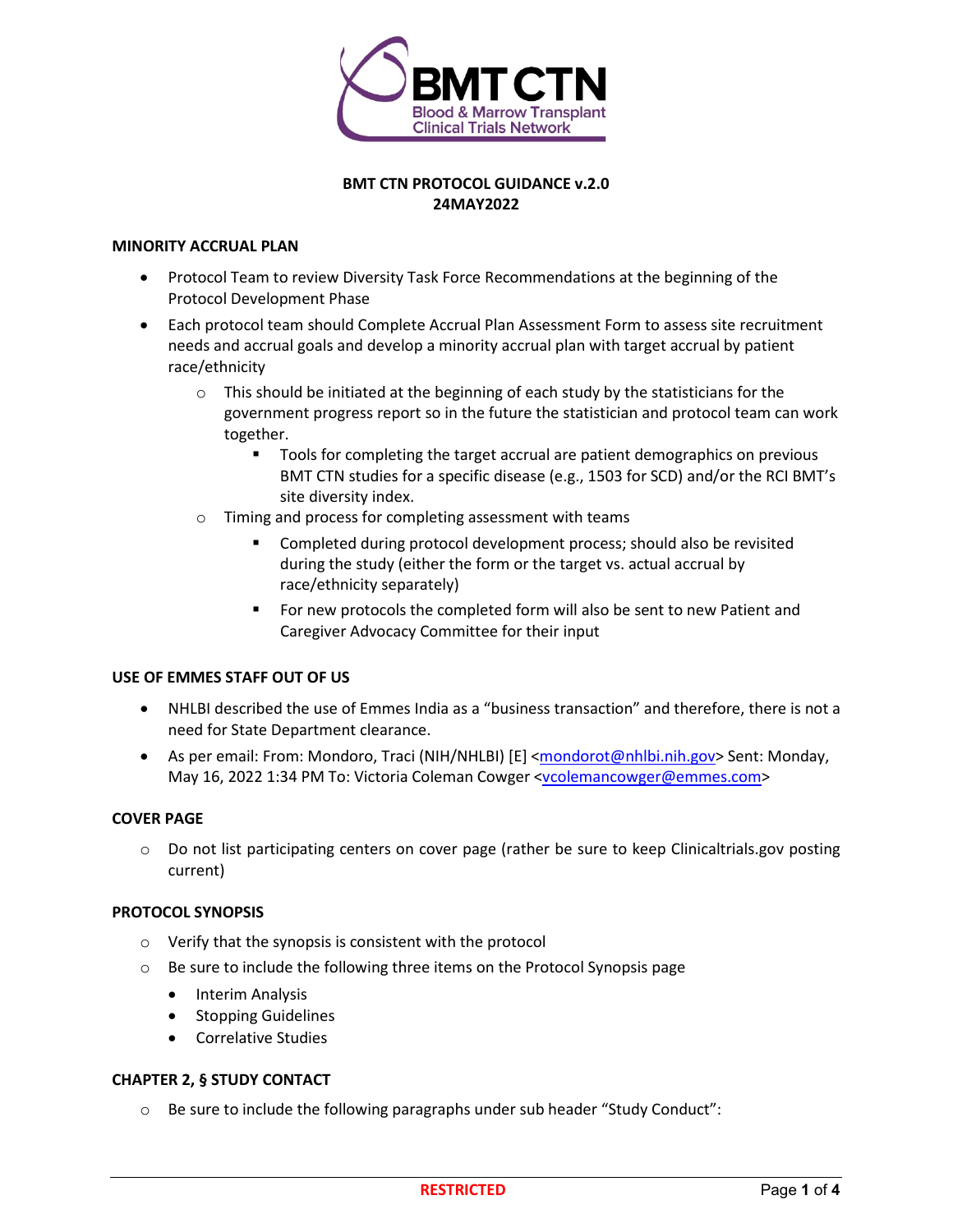- This study will be conducted in accordance with the protocol, *the BMT CTN MOP (if applicable), and protocol-specific documents such as a protocol-specific MOP or Study Drug Guide*.
	- $\circ$  Consensus ethical principles derived from international guidelines including the Declaration of Helsinki
	- o Applicable ICH Good Clinical Practice (GCP) Guidelines
	- o Applicable laws and regulations
- The National Marrow Donor Program (NMDP) single Institutional Review Board (IRB) of Record will oversee this study and conduct the study-specific reviews as required by federal regulations and per the NMDP IRB Standard Operating Procedures (SOPs).
- Site personnel will enter data in the electronic case report form(a) (eCRF) in [*name of database(s)*] as described in the BMT CTN *####* Forms Guide. Source documentation should be made available for monitoring visits, audits and regulatory inspections as described in the BMT CTN MOP.
- Participating Principal Investigators bear ultimate responsibility for training of site staff as well as the scientific, technical, and administrative aspects of conduct of the protocol, even when certain tasks have been delegated to coinvestigators, sub-investigators, or staff. The PIs have a responsibility to protect the rights and welfare of participants and comply with all requirements regarding the clinical obligations and all other pertinent requirements in 21 CFR part 312. In addition to following applicable federal, state, and local regulations, investigators are expected to follow ethical principles and standards and receive training in *GCP every three years and human subjects training within the past 3 years [terms may be protocol-specific)* and thereafter as per institutional requirements.

## **CHAPTER 4, CIBMTR Language** – verify with Kavita Bhavsar [\(kavitab@mcw.edu\)](mailto:kavitab@mcw.edu). For both

- For studies in which patients are enrolled prior to transplant
	- o The participant must be registered with the Center for International Blood and Marrow Transplant Research (CIBMTR) and have a valid unique ID (CRID) number. Centers participating in BMT CTN trials must register pre and post-transplant outcomes on all consecutive hematopoietic stem cell transplants done at their institution during their time of participation to the CIBMTR. Registration is done using procedures and forms of the Stem Cell Transplant Outcomes Database (SCTOD). (Note: Federal legislation requires submission of these forms for all US allotransplant recipients.) Enrollment of BMT CTN *####* must be indicated on the SCTOD pre-transplant registration form. Additionally, CIBMTR pre- and posttransplant Report Forms must also be submitted for all participants enrolled on this trial. according to the randomization assigned to the patient at the time of initial registration with the CIBMTR. Long-term follow-up of patients on this study will continue through routine CIBMTR mechanisms.
- For studies in which patients are enrolled post-transplant (note the CRID must be a required field on one of the study's CRFs).
	- $\circ$  Centers participating in BMT CTN trials must register pre and post-transplant outcomes on all consecutive hematopoietic stem cell transplants done at their institution during their time of participation to the Center for International Blood and Marrow Transplant Research (CIBMTR). Registration is done using procedures and forms of the Stem Cell Transplant Outcomes Database (SCTOD). (Note: Federal legislation requires submission of these forms for all US allotransplant recipients.) CIBMTR post- transplant Report Forms must continue to be submitted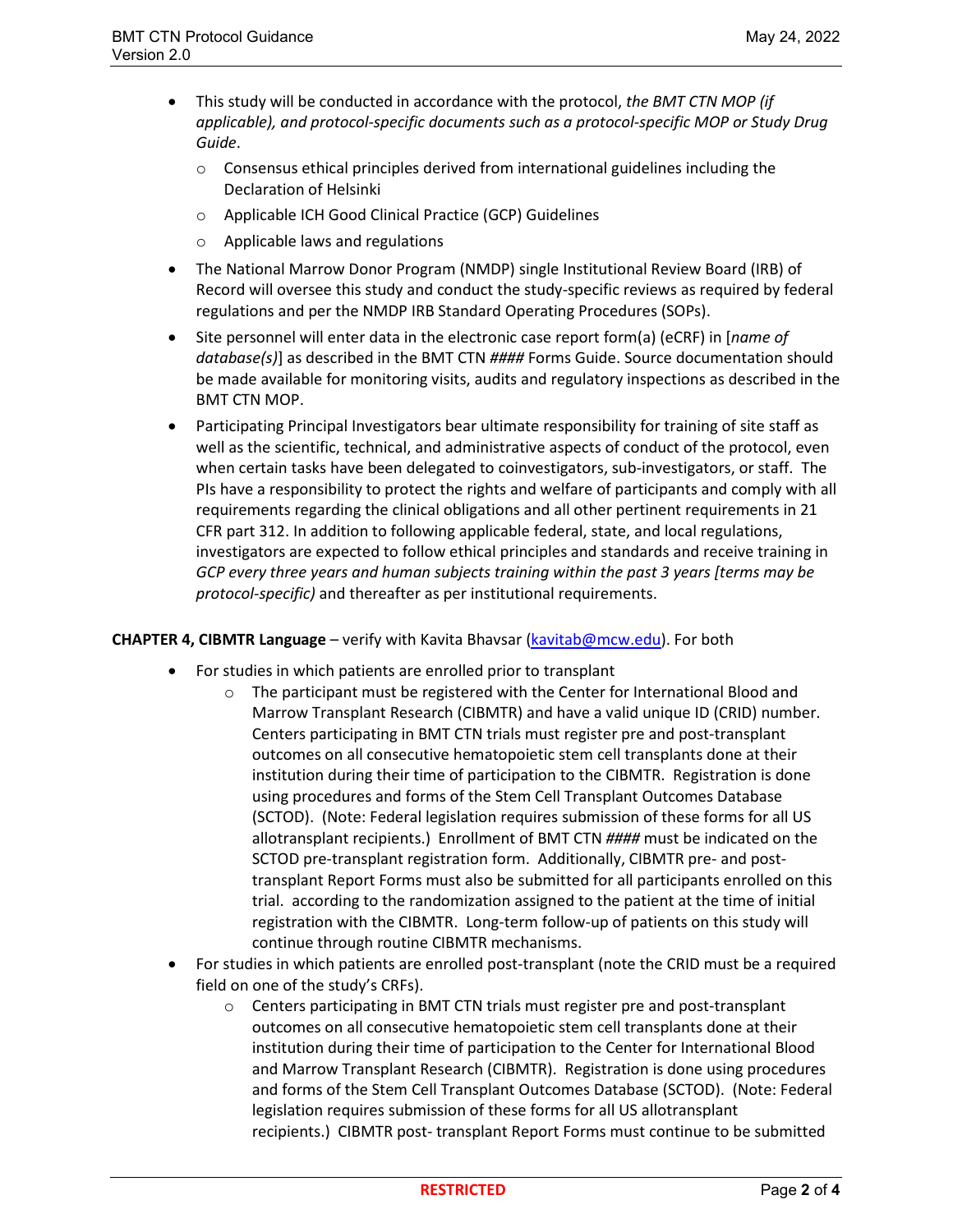for all patients enrolled on this trial. Additionally, CIBMTR pre- and post- transplant Report Forms must also be submitted for all patients enrolled on this trial according to the randomization assigned to the patient at the time of initial registration with the CIBMTR. Long-term follow-up of patients on this study will continue through routine CIBMTR mechanisms.

#### **APPENDIX A HUMAN SUBJECTS**

- $\circ$  If you study excludes women or subjects <18 years of age or elderly patients, review the following information and sample text from 1703:
	- This policy applies to all competing grant applications for due dates on or after January 25, 2019. Ongoing, non-competing awards will not be expected to comply with this policy until the grantee submits a competing renewal application. For R&D contracts, the policy will apply to all solicitations issued on or after this effective date. For the intramural program, the policy applies to intramural studies submitted initiated on or after January 25, 2019.
		- $\circ$  [NOT-OD-18-116](https://grants.nih.gov/grants/guide/notice-files/NOT-OD-18-116.html) Revision: NIH Policy and Guidelines on the Inclusion of Individuals Across the Lifespan as Participants in Research Involving Human Subjects
		- $\circ$  Revises NIH policy and guidelines on the Inclusion of Children. Changes to the policy include (1) the applicability of the policy to individuals of all ages, including children and older adults; (2) clarification of potentially acceptable reasons for excluding participants based on age; and (3) a requirement to provide data on participant age at enrollment in progress reports. The policy applies to competing grant applications for due dates on or after January 25, 2019. Ongoing, non-competing awards will not be expected to comply with this policy. For R&D contracts, the policy will apply to all solicitations issued on or after this effective date.
	- Example text from 1703: Participation of Women and Minorities
		- $\circ$  Women and ethnic minorities and other populations will be included in this study. Accrual of women and minorities at each center will be monitored to determine whether their rates of enrollment are reflective of the distribution of potentially eligible women and minorities expected from data reported to the CIBMTR and from published data on incidence of leukemia and lymphoma in these groups. Centers will be notified if their rates differ significantly from those expected and asked to develop appropriate recruitment reports.
		- $\circ$  Patients under the age of 18 years will not be eligible to enroll on this study. Reduced Intensity Conditioning (RIC) is not a standard therapy for patients in this age group. In addition, PBSC grafts are not used standardly in this age group for allogeneic transplants.

## **CONSENT FORM REQUIREMENTS**

- Clinicaltrials.gov language must be inserted verbatim: A description of this clinical trial will be available on [http://www.ClinicalTrials.gov](http://www.clinicaltrials.gov/) as required by U.S. Law. This Web site will not include information that will identify you. At most, the Web site will include a summary of results. You can search this web site at any time.
- CoC language must be inserted verbatim in the section titled "Who will see my medical information": Your privacy is very important to us. The study doctors will make every effort to protect it. The study doctors have a privacy permit to help protect your records if there is a court case. However, some of your medical information may be given out if required by law. If this should happen, the study doctors will do their best to make sure that any information that goes out to others will not identify you.